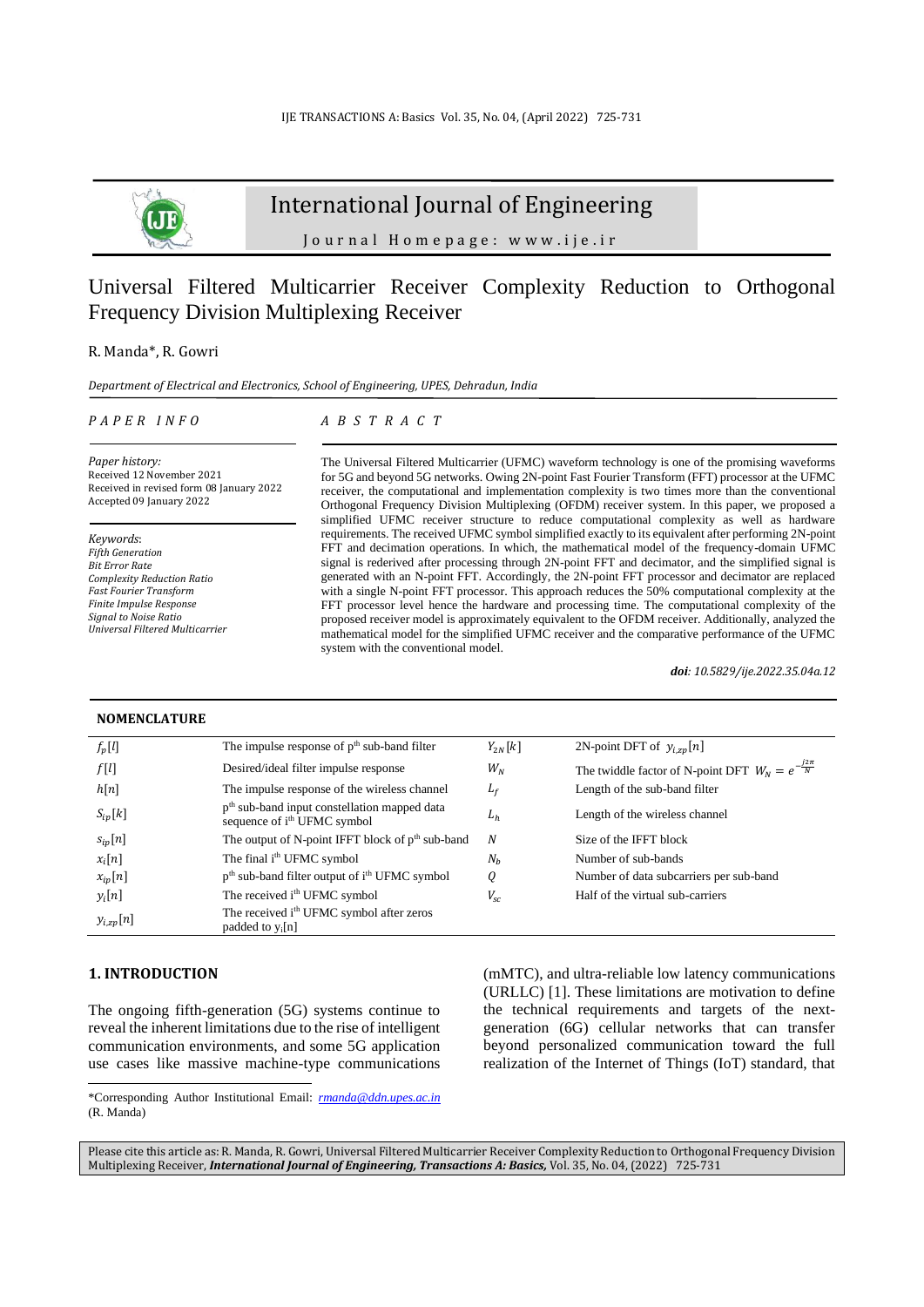connects everything, not just people, but also sensors, vehicles, wearables, computing resources, and even robotic agents [2–4]. Therefore, 5G and beyond 5G network use cases complicate the required specifications in many aspects such as data rate, delay or latency, reliability, energy consumption, multicast connectivity, and the type of protocols that provides diverse ways to exchange information between the devices [5]. These systems are impacted by the modulation format used at the physical layer [6–8].

In the last few years, several physical layer waveforms have been proposed like Filter bank multicarrier (FBMC) [9], generalized frequency division multiplexing (GFDM) [10], filtered orthogonal frequency division multiplexing (F-OFDM) [11], and universal filtered multicarrier (UFMC) [12]. Out of these, the UFMC waveform technique is one of the competitive modulation schemes for future generation wireless systems to provide flexible packet transmission services, low interference due to OBE, and relaxed synchronization [13, 14]. However, the transmitter and receiver complexity of UFMC is higher compared to the conventional (CP-OFDM) due to its filtering operation at the transmitter and 2N-point FFT processor at the receiver. To reduce the system complexity and to improve the energy efficiency, the baseband signal processing time and hardware requirement for the new modulation waveform can be reduced by simplifying the structure of the transceiver architecture in terms of computations. In recent years, some methods have been proposed to reduce the computational complexity of the UFMC transmitter [15–18]. The transmitter complexity was reduced by approximating the frequency domain UFMC signal [15], by introducing the FIR filter structure and the poly-phase filter structure based on the lightweight method into the UFMC transmitter structure [17]. A reduced hardware complexity solution [16] was proposed for the implementation of IFFT and filtering operation by avoiding redundant computations. Recently, a reconfigurable baseband UFMC transmitter architecture was proposed by Kumar et al. [18], which has the flexibility to choose the number of subcarriers per sub-band and the pulse-shaping filter. Wu et al. [19] have proposed an advanced receiver for UFMC, which uses the odd number samples of 2N-point FFT along with even number samples to improve the performance at high computations, and here the computational complexity burden of 2N-point FFT has not been reduced. The FFT pruning approach [20], in which removing the operations related to the zero inputs reduces the computational complexity of the UFMC transmitter and receiver. In this paper, the method mainly focused on the system complexity, baseband signal processing latency, and power consumption at the receiver. The proposed approach simplifies the UFMC receiver model, which uses a single N-point FFT to generate the frequencydomain baseband signal for data detection like the conventional OFDM. This approach avoids the zeropadding operation and decimation part at the UFMC receiver baseband signal processing. Therefore, UFMC reduces the hardware requirement, computational complexity, and hence latency and power consumption. The FFT pruning approach at the UFMC receiver gives fewer computations compared to the conventional model but requires high-level reprogramming since the nonzero inputs vary over time. However, the proposed model requires a smaller number of computations compared to the conventional and the FFT pruning algorithm [20] which is clearly explained in the result analysis session. One of the minor drawbacks of the proposed model is that the hardware implementation needs to use  $L_f + L_h - 2$ number of adders before the N-point FFT, which may cause the rise of connectivity complexity and word length effect when it processes through the FFT processor. Otherwise, the proposed model is superior to the conventional model.

The rest of the paper is organized as follows; section 2 described the conventional UFMC transceiver model, section 3 explained the proposed UFMC receiver model that how it is derived from the traditional UFMC receiver model, and section 4 discusses the computational complexity. Section 5, described the performance analysis in terms of complexity and SNR versus BER, and finally, concluded in section 6.

## **2. CONVENTIONAL UFMC SYSTEM MODEL**

**2. 1. The UFMC Transmitter Model** The UFMC waveform technique is a generalized form of OFDM and FBMC, in which a group of subcarriers is individually filtered with a bandpass filter [12]. The schematic block diagram of the traditional UFMC transceiver model is depicted in Figure 1. Whereat the UFMC transmitter, the entire frequency band (total subcarrier) is divided into several blocks (a group of sub-carriers) called sub-band and filtered individually. The final  $i<sup>th</sup>$  UFMC timedomain symbol is the sum of the outputs of all sub-band filters, which can be expressed as

$$
x_i[n] = \sum_{p=0}^{N_b - 1} x_{ip}[n] \tag{1}
$$

The  $p^{\text{th}}$  sub-band filter output of  $i^{\text{th}}$  UFMC symbol

$$
x_{ip}[n] = \sum_{l=0}^{L_f-1} f_p[l] s_{ip}[n-l]; n = 0,1,2,...N + L_f-2
$$
 (2)

where  $f_p[l]$ ;  $l = 0, 1, ..., L_f - 1$  is  $p^{\text{th}}$  sub-band filter impulse response, which is the frequency-shifted version of prototype filter  $f[l]$  to the center of  $p^{\text{th}}$  sub-band.

$$
f_p[l] = f[l]e^{\frac{j2\pi}{N}(V_{sc} + \left(p - \frac{1}{2}\right)Q + \frac{N}{2})l}
$$
\n(3)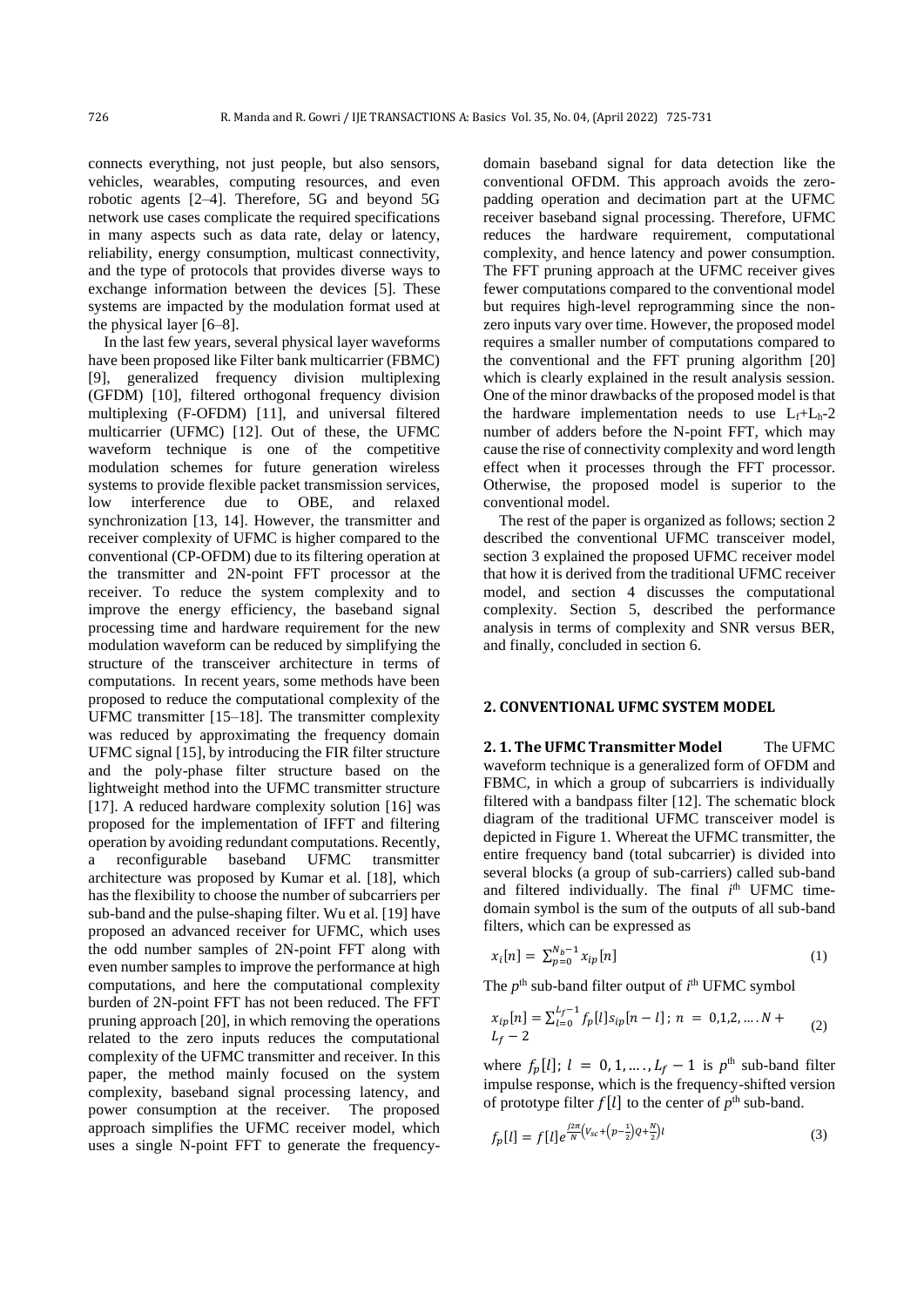

**Figure 1.** Traditional UFMC transceiver model

The output of the N-point IFFT  $s_{ip}[n]$  can be written as

$$
s_{ip}[n] = \frac{1}{N} \sum_{k=0}^{N-1} S_{ip}[k] e^{j\frac{2\pi}{N}kn} \ ; n = 0, 1, \dots, N-1 \qquad \quad \text{(4)}
$$

The final UFMC symbol  $x_i$ [n] with the length of  $N +$  $L_f$  − 1 transmitted through the wireless channel, which is

$$
y_i[n] = x_i[n] * h[n] + z[n]; n = 0, 1, ..., N_T - 1
$$
 (5)

where  $z[n]$  is a complex-valued Additive White Gaussian noise (AWGN) with zero mean and variance of  $\sigma_z^2$ ,  $N_T = N + L - 2$  and  $L = L_f + L_h$ .

**2.2. The UFMC Receiver Model** At the receiver, the zeroes padded to the received symbol to perform the 2N-point FFT to consider the sub-band filter tails. The received signal after zeros padded

$$
y_{i,zp}[n] = \begin{cases} y_i[n]; & 0 \le n \le N_T - 1\\ 0; & N_T \le n \le 2N - 1 \end{cases}
$$
 (6)

The frequency-domain of the received UFMC signal after processing through the 2N-point FFT is mathematically formulated as

$$
Y_{2N}[k] = \sum_{n=0}^{2N-1} y_{i,zp}[n] W_{2N}^{kn}; k = 0, 1, ..., 2N - 1
$$
 (7)

The receiver only needs to extract the even-numbered samples after the 2N-point FFT transformation to estimate the data symbols because the odd-numbered samples consist of an interference component (proof can see in the appendix). In conventional UFMC receiver, this is implemented with 2N-point FFT and decimator with factor 2 shown in Figure 1, which is twice the size of FFT that is used in conventional OFDM receiver and increases the UFMC receiver complexity compared to the OFDM receiver.

**2. 3. Data Detection** The final UFMC transmitted symbol  $x(n)$  having the length  $N + L_f - 1$ , can be expressed in matrix form as

$$
X = \sum_{p=1}^{B} [F_p]_{(N+L_f-1)\times N} [V_p]_{N\times Q} [S_p]_{Q\times 1}
$$
 (8)

where  $[F_p]_{(N+L_f-1)\times N}$  is a Toeplitz matrix of p<sup>th</sup> subband FIR filter impulse response with the first column  $[f_p(0), f_p(1), ..., f_p(L_f-1), [0]_{1 \times N-1}]^T$  and first row  $[f_p(0), [0]_{1 \times N-1}]$ ,  $[V_p]_{N \times Q}$  is the IFFT matrix that relevant to  $p^{\text{th}}$  sub-band carriers and  $S_p$  is the column matrix of the  $p^{\text{th}}$  sub-and data sequence.

$$
X = \mathcal{F}VS
$$
  
\n
$$
\mathcal{F} = [F_0, F_1, \dots, F_{B-1}]
$$
  
\n
$$
\mathcal{V} = blockdiag([V_0, V_1, \dots, V_{B-1}])
$$
  
\n
$$
\mathcal{S} = [S_0^T, S_1^T, \dots, S_{B-1}^T]^T
$$
\n(9)

This UFMC symbol is transmitted through the wireless channel, which can be defined as

$$
y = HX + z = HFVS + z \tag{10}
$$

where  $H$  is the Toeplitz matrix of the channel coefficients h(n) with the first column  $h(0)$ ,  $h(1)$ , ...,  $h(L_h - 1)$ ,  $[0]_{1 \times N + L_f - 2}$   $\Big]^T$  and first row  $\Big[ h(0)$ ,  $[0]_{1 \times N + L_f - 2}$  and z is the zero mean Additive White Gaussian Noise (AWGN) vector having length  $N + L$  – 2. After performing the 2N-point FFT, the evennumbered frequency domain samples are

$$
Y_e = P_e W H F V S + P_e^T W Z \tag{11}
$$

where the matrix  $[\mathcal{P}_e]_{N\times 2N}$  with elements

$$
\mathcal{P}_e(m,k) = \begin{cases} 1; & \text{for } k = 2m \\ 0; & \text{for } k \neq 2m \end{cases}
$$
 (12)

where  $m = 0, 1, ..., N - 1$  and  $k = 0, 1, ..., 2N - 1$ Where  $[\mathcal{W}]_{2N\times(N+L-2)}$  are the 2N-point FFT twiddle factor matrix and its elements are  $W(k, r) = W_{2N}^{kr}$ ; where  $k = 0, 1, ..., 2N - 1$ ; and  $r = 0, 1, ..., N + L - 3$ . These even-numbered samples are used for data detection. By Least squares algorithm, the estimated data sequence is defined as

$$
\hat{S} = (A^H A)^{-1} A^H Y_e ; A = \mathcal{P}_e^T \mathcal{W} \mathcal{H} \mathcal{F} \mathcal{V}
$$
 (13)

#### **3. THE PROPOSED UFMC RECEIVER MODEL**

The even-numbered samples/sub-carriers of 2N-point FFT are defined as

$$
Y_e[k] = Y_{2N}[2k] = \sum_{n=0}^{2N-1} y_{i,zp}[n] W_{2N}^{2kn}; k = 0, 1, ..., N-1
$$
\n(14)

We know that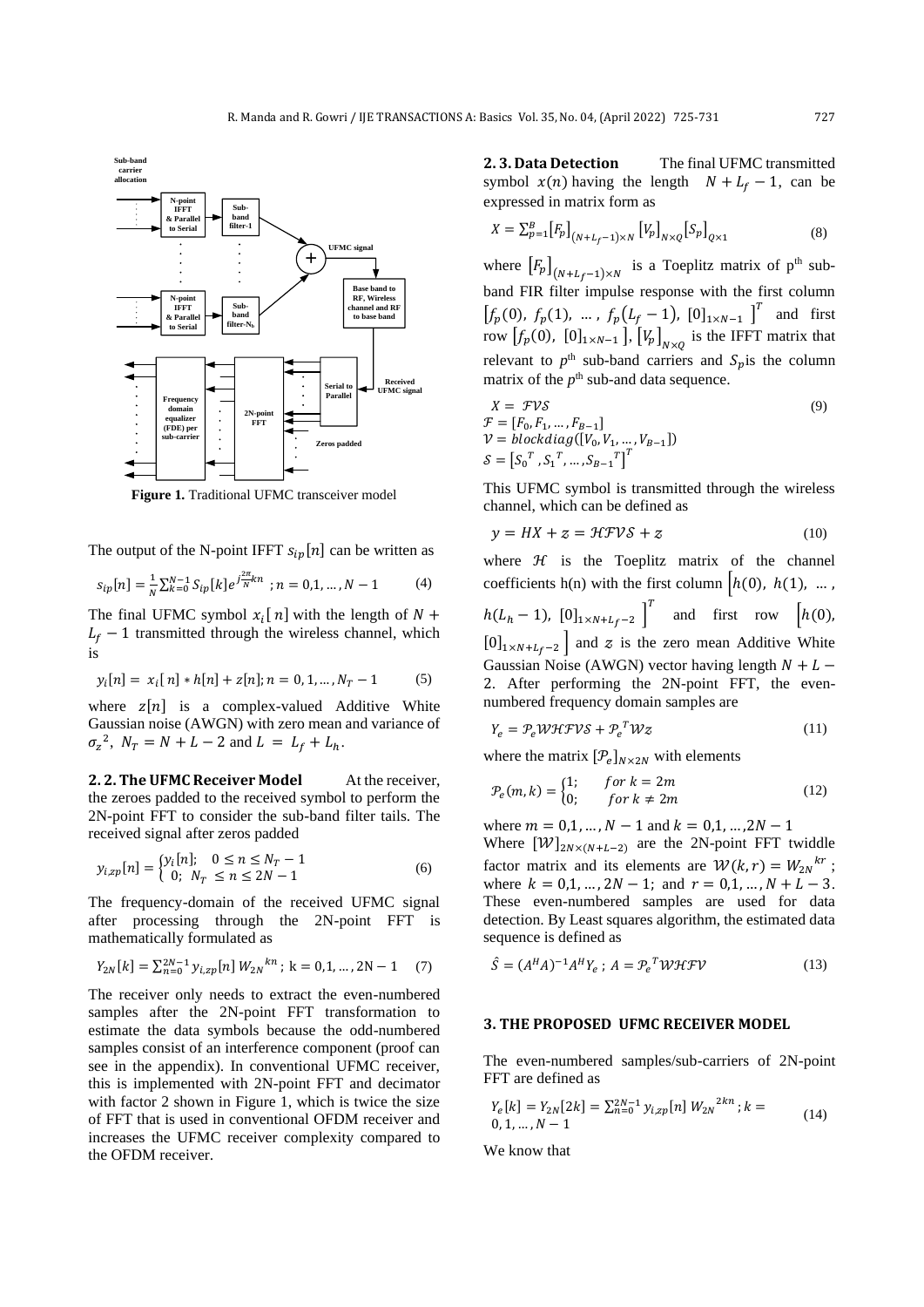$$
W_{2N}^{2kn} = e^{-\frac{j2\pi}{2N}2kn} = e^{-\frac{j2\pi}{N}kn} = W_N^{kn}
$$
 (15)

We rewrite Equation (8) as

$$
Y_e[k] = \sum_{n=0}^{2N-1} y_{i,zp}[n] W_N^{kn} =
$$
  
\n
$$
\sum_{n=0}^{N-1} y_{i,zp}[n] W_N^{kn} + \sum_{n=N}^{2N-1} y_{i,zp}[n] W_N^{kn}
$$
 (16)

Let assume that  $m = n - N$ , then, Equation (16) can be rewritten as

$$
Y_e[k] = \sum_{n=0}^{N-1} y_{i,zp}[n]W_N^{kn} + \sum_{m=0}^{N-1} y_{i,zp}[m + N]W_N^{k(m+N)}
$$
\n(17)

where 
$$
W_N^{kN} = e^{-j2\pi kN} = e^{-j2\pi k} = 1
$$
  
\n $Y_e[k] = \sum_{n=0}^{N-1} y_i[n]W_N^{kn} + \sum_{m=0}^{L-3} y_i[m + N]W_N^{km}$  (18)

Finally, Equation (18) can be written as

$$
Y_e[k] = \sum_{n=0}^{N-1} y'[n] W_N^{kn}
$$
 (19)

where

$$
y'[n] = \begin{cases} y_i[n] + y_i[n+N]; & 0 \le n \le L-3\\ y_i[n]; & L-2 \le n \le N-1 \end{cases}
$$
 (20)

Now, according to Equation (20) the even-numbered subcarriers can be generated with a single N-point FFT having  $y'[n]$  as input, which is shown in Figure 2. Here, both the 2N-point DFT and decimator operations can be implemented with the single N-point DFT. The computational complexity can be reduced twice compared to the conventional UFMC receiver.

# **4. COMPLEXITY ANALYSIS OF THE PROPOSED MODEL**

The major computational complexity in the UFMC receiver system includes the 2N-point FFT processor, the channel estimation, and equalization algorithms. The UFMC baseband signal model at the receiver is like the OFDM signal except for the filter equalization, so, the same algorithms can be applied in the UFMC system for channel estimation and equalization. Therefore, the



**Figure 2.** Block diagram of the proposed UFMC receiver model

UFMC receiver complexity is two times higher compared to the OFDM receiver. Furthermore, the additional memory or control overhead is one of the main disadvantages of the implementation.

The N-point DFT is efficiently computed by the FFT algorithm [21], which requires the total number of arithmetic operations (real multiplications and additions) using radix-2 FFT algorithm is  $5N \log_2 N$ . The splitradix FFT algorithm [22] has a lower number of arithmetic operations compared to the radix-2 FFT algorithm, which requires the total number of arithmetic operations to be  $4N \log_2 N - 6N + 8$ . With the FFT pruning algorithm, the number of real operations (additions and multiplications) required to process the UFMC baseband received signal [20] is  $5N \log_2 N 2N + 4(L - 2)$ . Table 1 describes the computational complexity comparison between the conventional, FFT pruning approach and the proposed receiver model. Which states that the proposed UFMC receiver model has a smaller number of arithmetic operations, it is simple and effective compared to conventional CP-OFDM and UFMC receivers. The complexity efficiency of the system can be measured by complexity reduction ratio (CRR), which is defined as the ratio of the total number of computations required for the conventional model  $(CM_{ufmc}^{conv})$  to the total number of computations required for the conventional model  $(CM_{ufmc}^{prop})$ .

$$
CRR = \frac{CM_{ufmc}^{conv}}{CM_{ufmc}^{prop}} \approx 2\left(1 + \frac{1}{\log_2 N}\right)
$$
 (21)

From Equation (21), the proposed model reduces the computational complexity more than two times as compared to the conventional UFMC receiver model. Also, in the proposed model, there are no zeros padding operations to process through 2N-point FFT. Therefore, the number of read/ write memory locations was reduced by two times approximately. However, the required storage space for read/ write operations is the same as the conventional OFDM receiver model. In the proposed

**TABLE 1.** Computational complexity comparison

| <b>Receiver model</b><br>type            | Number arithmetic<br>operations<br>(CM) | <b>Required</b><br>hardware blocks<br>for the baseband<br>signal processing<br>at the receiver |
|------------------------------------------|-----------------------------------------|------------------------------------------------------------------------------------------------|
| <b>CP-OFDM</b><br>receiver               | $4N \log_2 N - 6N + 8$                  | CP remover, N-<br>point FFT, FDE                                                               |
| Conventional<br><b>UFMC</b> receiver     | $8N \log_2 N - 4N + 8$                  | Zeros padder, 2N-<br>point FFT.<br>Decimator, FDE                                              |
| <b>UFMC</b> receiver<br>with FFT pruning | $5N \log_2 N - 2N +$<br>$4(L - 2)$      | Zeros padder, 2N-<br>point FFT, FDE                                                            |
| Proposed UFMC<br>receiver                | $4N \log_2 N - 6N +$<br>$8 + 2(L-2)$    | N-point FFT, FDE                                                                               |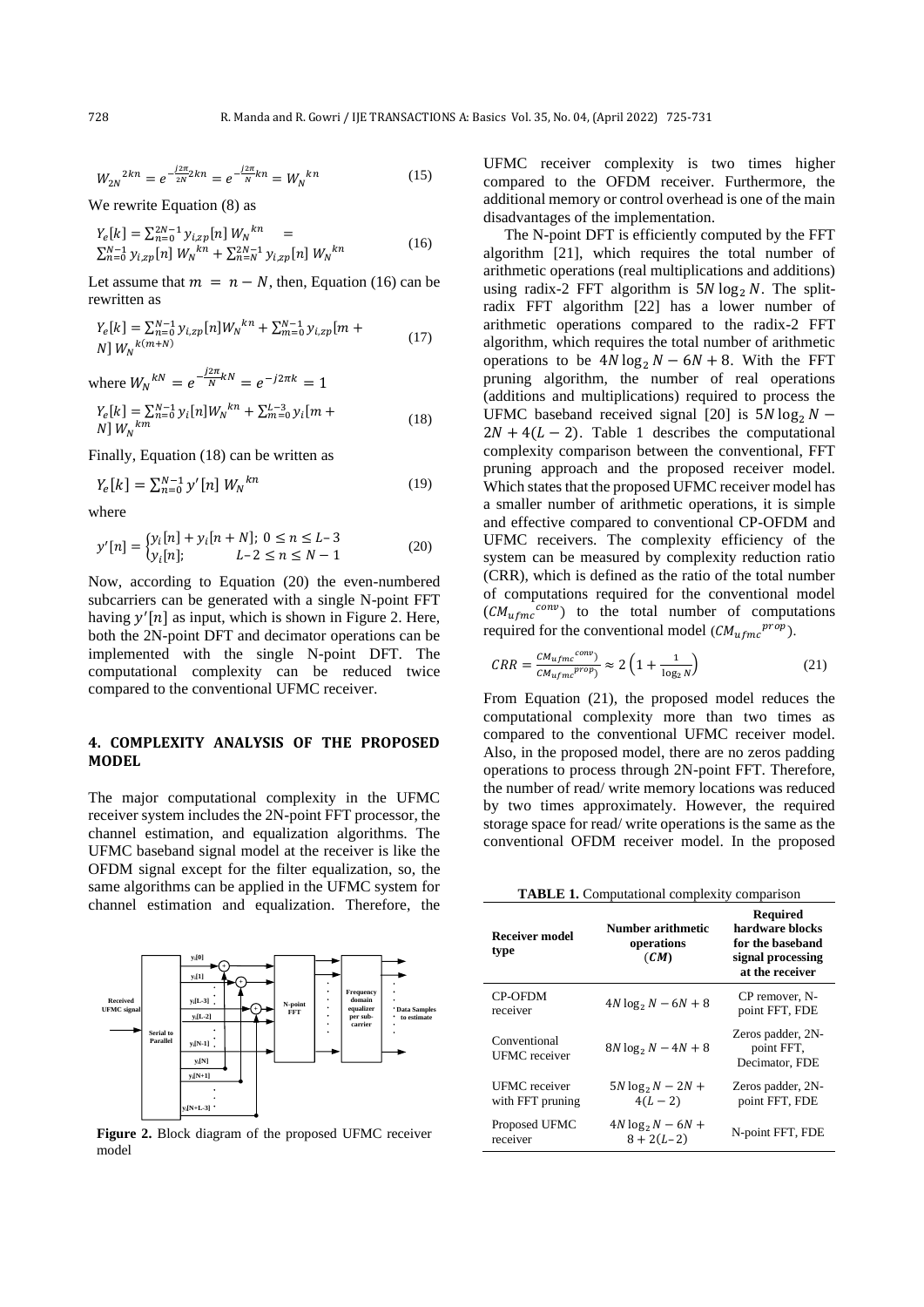model, the adder blocks are used before N-point FFT which may increase the connectivity complexity compared to the traditional model.

The power carried by odd-numbered frequency samples of 2N-point FFT is not utilized in the conventional UFMC receiver, hence the power efficiency is 50%. But in the proposed model, there is no 2N-point FFT and which uses all the samples processed by FFT. Therefore, the power efficiency can be improved to 100%. Finally, we can say that the proposed UFMC receiver model is more suitable for ultra-low latency and low energy consumption IoT uses cases as well as for next-generation cellular networks.

## **5. SIMULATION RESULTS**

The computational complexity of the receiver depends only on the size of the FFT. In this session, some computer simulation results are presented. The numerical analysis of computational complexity and its comparison is shown in Figure 3 for different bandwidth (BW) configurations mentioned in Table 2 under the NR-TDL vehicular-A channel model with a length of 24. These comparisons conclude that the proposed receiver model has a lesser number of arithmetic operations (i.e., two times lesser) at the baseband FFT signal processing level compared conventional model and almost achieved the same computational complexity of the CP-OFDM receiver. Furthermore, the complexity ratio (CR) of the UFMC receiver to the OFDM receiver  $\mathit{CM}_{\underline{u} \underline{f} \underline{m} \underline{c}}$  $\left(\frac{CM_{ufmc}}{CM_{ofdm}}\right)$  for different methods are shown in Figure 4. Consider the bandwidth of 20 MHz and  $N = 1024$  for numerical comparison between the proposed and conventional models, in this case, the CR values are 2.1904, 1.3881, and 1.0036 for the conventional, conventional with FFT pruning algorithm and the proposed UFMC receiver model respectively. From these numerical analyses, the proposed model has less complexity ratio and is more



**Figure 3.** Comparison of computational complexity (with split-radix FFT algorithm)

**TABLE 2.** Bandwidth configuration for NR frequency band range (FR)-1 for  $SCS = 15$  kHz [23]

| <b>Bandwidth/specifications</b> | 5 MHz | <b>10 MHz</b> | <b>20 MHz</b> |
|---------------------------------|-------|---------------|---------------|
| Number of subcarriers           | 333   | 666           | 1333          |
| Data subcarrier                 | 300   | 624           | 1272          |
| FFT/IFFT size                   | 512   | 1024          | 2048          |
| CP length = $L_f$ – 1           | 36    | 72            | 144           |

efficient in terms of computational complexity. Also, the FFT's per energy [24] can be improved, which is defined as

$$
FFT's/Energy = \frac{Technology}{Power \times Execution\ times \times 10^{-6}}
$$
 (22)

where Technology is the CMOS process in micrometers, the power consumption is proportional to supply voltage, clock frequency, and load capacitance. The execution time depends on the number of operations/computations required to complete a particular task. From Equation (22), the FFT's per energy is inversely proportional to the execution time, which means for the proposed model the FFT processor requires lesser execution time compared to the conventional one. Finally, we can say that the proposed UFMC receiver model is more suitable for ultra-low latency and low energy consumption uses cases of the next-generation cellular networks.

The proposed model is a simplified model of the conventional model. Therefore, it gives almost the same performance in terms of SNR versus BER at lower computational cost, which is shown in Figure 5 for the simulation parameters mentioned in Table 3.

In practical cases due to the additional adders on the receiver side, the proposed model may increase the connectivity complexity and occurs small losses; hence small performance degradation (shown in Figure 5).



**Figure 4.** Complexity ratio (CR) of the UFMC receiver to the OFDM receiver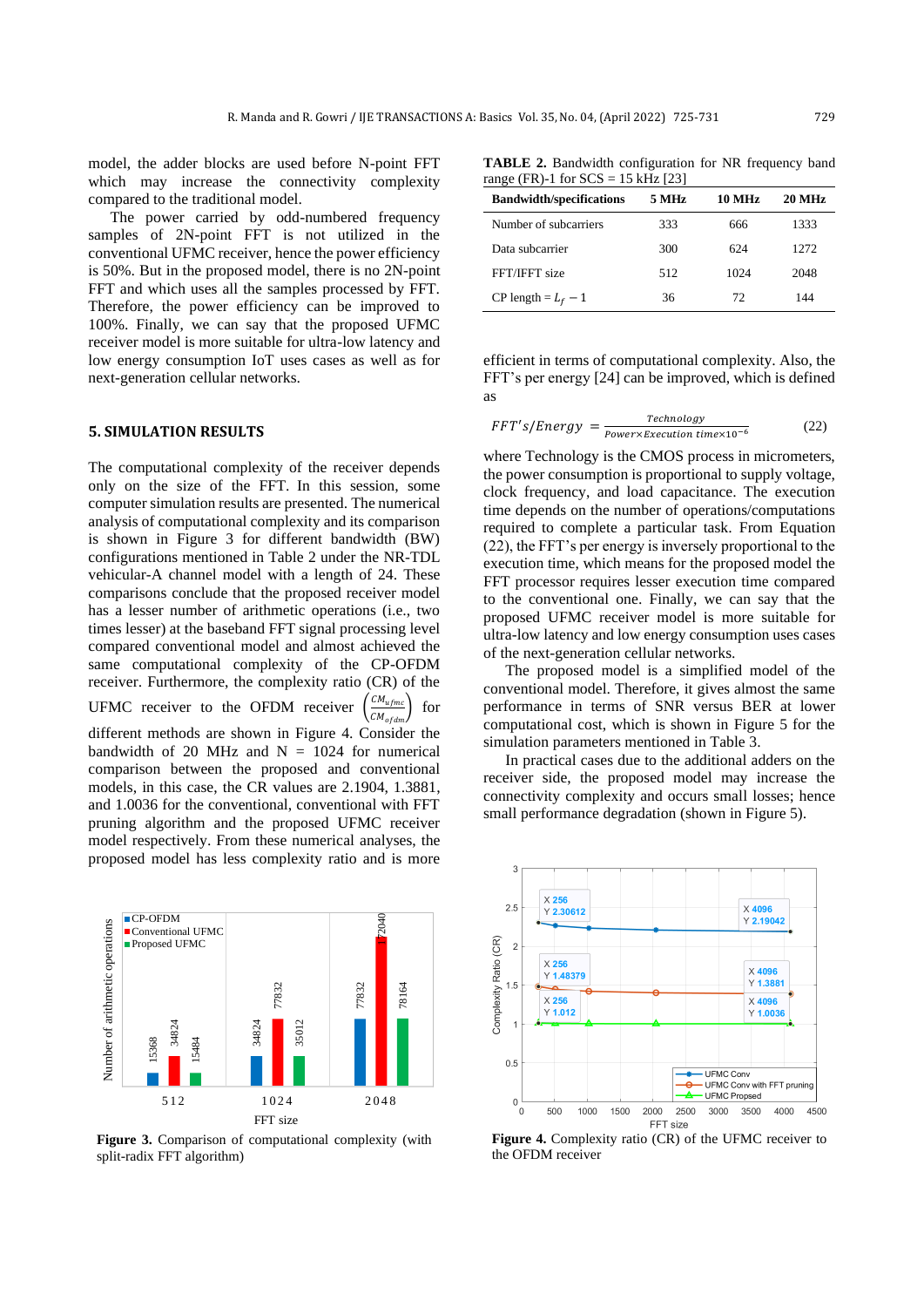

**TABLE 3.** Simulation parameters

| Parameter name              | Value                |  |  |
|-----------------------------|----------------------|--|--|
| Channel bandwidth           | 10 MHz               |  |  |
| Modulation type             | 16-OAM               |  |  |
| FFT size                    | 1024                 |  |  |
| CP length                   | 72                   |  |  |
| Number of UFMC symbols      | 7                    |  |  |
| Sub-band size               | 12.                  |  |  |
| Stopband attenuation $(As)$ | 40dB                 |  |  |
| Channel type                | AWGN/Rayleigh fading |  |  |

## **6. CONCLUSION**

The UFMC was one of the candidate waveforms for 5G, but the computational and hardware complexity of the UFMC transceiver system has more than the CP-OFDM system due to filtering operation at the transmitter and 2N-point FFT processing at the receiver. In this point of view, here we proposed the simplified UFMC receiver model, in which the exact frequency domain UFMC received symbol after FFT processor and decimator is derived and simplified to implement with a single Npoint FFT and that reduced the computational complexity more than two times (i.e., 50%) compared to the traditional receiver model without degrading the system performance. At the receiver, the zero-padding for processing 2N-point FFT and decimation part is simply replaced by one N-point FFT, which reduced the number of hardware components at baseband signal processing and the storage requirement for read/ write operation to process the data and the number of computations or operations. This model reduced the hardware requirement and hence the power consumption. The realtime hardware implementation of this model is the future scope of this work.

## **7. REFERENCES**

- Saad, W., Bennis, M., and Chen, M. "A Vision of 6G Wireless Systems: Applications, Trends, Technologies, and Open Research Problems." *IEEE Network*, Vol. 34, No. 3, (2020), 134–142. https://doi.org/10.1109/MNET.001.1900287
- 2. Yang, P., Xiao, Y., Xiao, M., and Li, S. "6G Wireless Communications: Vision and Potential Techniques." *IEEE Network*, Vol. 33, No. 4, (2019), 70–75. https://doi.org/10.1109/MNET.2019.1800418
- 3. Zhang, Z., Xiao, Y., Ma, Z., Xiao, M., Ding, Z., Lei, X., Karagiannidis, G. K., and Fan, P. "6G Wireless Networks: Vision, Requirements, Architecture, and Key Technologies." *IEEE Vehicular Technology Magazine*, Vol. 14, No. 3, (2019), 28–41. https://doi.org/10.1109/MVT.2019.2921208
- 4. Giordani, M., Polese, M., Mezzavilla, M., Rangan, S., and Zorzi, M. "Toward 6G Networks: Use Cases and Technologies." *IEEE Communications Magazine*, Vol. 58, No. 3, (2020), 55–61. https://doi.org/10.1109/MCOM.001.1900411
- 5. Raza, R., and Al-Ani, M. "Routing Protocols for IOT Applications based on Distributed Learning." *International Journal of Engineering, Transaction A: Basics*, Vol. 34, No. 4, (2021), 825–831. https://doi.org/10.5829/ije.2021.34.04a.08
- 6. Banelli, P., Buzzi, S., Colavolpe, G., Modenini, A., Rusek, F., and Ugolini, A. "Modulation Formats and Waveforms for 5G Networks: Who Will Be the Heir of OFDM?: An overview of alternative modulation schemes for improved spectral efficiency." *IEEE Signal Processing Magazine*, Vol. 31, No. 6, (2014), 80– 93. https://doi.org/10.1109/MSP.2014.2337391
- 7. Schulz, P., Matthe, M., Klessig, H., Simsek, M., Fettweis, G., Ansari, J., Ashraf, S. A., Almeroth, B., Voigt, J., Riedel, I., … Windisch, M. "Latency Critical IoT Applications in 5G: Perspective on the Design of Radio Interface and Network Architecture." *IEEE Communications Magazine*, Vol. 55, No. 2, (2017), 70–78. https://doi.org/10.1109/MCOM.2017.1600435CM
- 8. Mukherjee, A. "Energy Efficiency and Delay in 5G Ultra-Reliable Low-Latency Communications System Architectures." *IEEE Network*, Vol. 32, No. 2, (2018), 55–61. https://doi.org/10.1109/MNET.2018.1700260
- 9. Farhang-Boroujeny, B. "OFDM Versus Filter Bank Multicarrier." *IEEE Signal Processing Magazine*, Vol. 28, No. 3, (2011), 92– 112. https://doi.org/10.1109/MSP.2011.940267
- Michailow, N., Matthe, M., Gaspar, I. S., Caldevilla, A. N., Mendes, L. L., Festag, A., and Fettweis, G. "Generalized Frequency Division Multiplexing for 5th Generation Cellular Networks." *IEEE Transactions on Communications*, Vol. 62, No. 9, (2014), 3045–3061. https://doi.org/10.1109/TCOMM.2014.2345566
- 11. Zhang, L., Ijaz, A., Xiao, P., Molu, M. M., and Tafazolli, R. "Filtered OFDM Systems, Algorithms, and Performance Analysis for 5G and Beyond." *IEEE Transactions on Communications*, Vol. 66, No. 3, (2018), 1205–1218. https://doi.org/10.1109/TCOMM.2017.2771242
- 12. Vakilian, V., Wild, T., Schaich, F., ten Brink, S., and Frigon, J.- F. "Universal-filtered multi-carrier technique for wireless systems beyond LTE." In 2013 IEEE Globecom Workshops (GC Wkshps)  $(pp. 223-228)$ . https://doi.org/10.1109/GLOCOMW.2013.6824990
- 13. Schaich, F., and Wild, T. "Waveform contenders for 5G OFDM vs. FBMC vs. UFMC." In 2014 6th International Symposium on Communications, Control and Signal Processing (ISCCSP) (pp. 457–460). IEEE. https://doi.org/10.1109/ISCCSP.2014.6877912
- 14. Schaich, F., Wild, T., and Chen, Y. "Waveform Contenders for 5G - Suitability for Short Packet and Low Latency